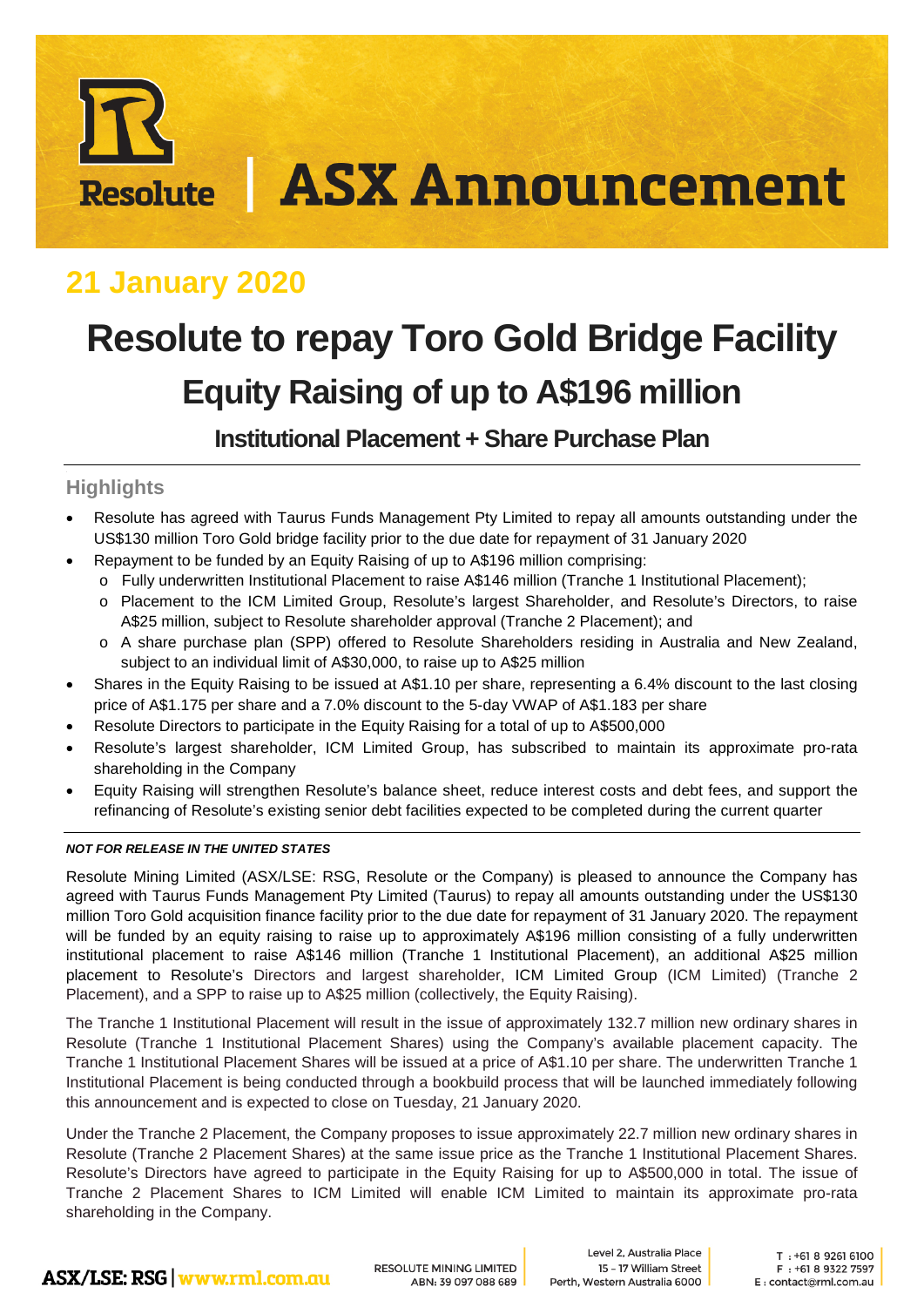

The issue price of A\$1.10 per share represents a:

- 6.4% discount to the closing price on Monday, 20 January 2020 of Resolute shares of A\$1.175; and
- 7.0% discount to Resolute's 5-day trading Volume Weighted Average Price (VWAP) of A\$1.183.

Resolute's Managing Director and CEO, Mr John Welborn said: "The ability to entirely repay the Toro Gold acquisition facility will save Resolute extension fees and interest payments. More importantly, today's equity raising will support and enable the complete refinancing of our debt facilities during the current quarter. Completion of the equity placement, and the refinancing of our senior syndicated loan facilities, will enable the Company to simplify its capital structure and facilitate the retirement of debt facilities provided by Taurus.

"The SPP provides our eligible shareholders, along with the institutional shareholders who are participating in the placement, the opportunity to increase their shareholding in Resolute on attractive terms at a pivotal point in the Company's life cycle. Strong production guidance, a significant reduction in capital expenditure, operating assets which are now generating positive cashflows, and a stronger balance sheet with a greatly reduced debt burden, provides Resolute shareholders the opportunity for a positive re-rate."

The proceeds from the Equity Raising are intended to be used, subject to consent from Resolute's bankers, to fully repay the US\$130 million Toro Gold bridge facility which was provided by Taurus (see ASX Announcement dated 31 July 2019). The facility attracts an interest rate of 9% per annum and is due for repayment on 31 January 2020.

The Tranche 1 Institutional Placement is within Resolute's available capacity under Australian Securities Exchange (ASX) Listing Rule 7.1 and accordingly shareholder approval is not required. The issue of the Tranche 2 Placement Shares to ICM Limited and to Resolute's Directors for up to A\$500,000 is subject to Resolute Shareholder approval at the Company's Extraordinary General Meeting (EGM) expected to be held on 27 February 2020.

Resolute expects the trading halt on the ASX to be lifted upon announcement of the completion of the Tranche 1 Institutional Placement, which is expected to occur on Thursday, 23 January 2020. Settlement of the Tranche 1 Institutional Placement is expected to occur on Wednesday, 29 January 2020, with the Tranche 1 Institutional Placement Shares to commence trading on the ASX on Thursday, 30 January 2020. All shares to be issued will rank pari passu with Resolute's existing shares with effect from their issue.

In London, an application will be made for admission of all shares issued as part of the Equity Raising to the Official List of the FCA, standard segment, and to trading on the London Stock Exchange's Main Market for Listed Securities (LSE Admission) in due course. LSE Admission of the shares in the Tranche 1 Institutional Placement will require the publication of a FCA approved Prospectus. A Prospectus is being prepared and a further announcement will be made regarding the timing for LSE Admission following the approval and publication of the Prospectus.

Important information regarding the Equity Raising, including the offer restrictions applicable to the Equity Raising, are outlined in the Resolute Investor Presentation released today.

#### **Share Purchase Plan**

Resolute will offer all eligible existing Shareholders (including retail Shareholders) who were on Resolute's share register at 4.00pm (AWST) on Monday, 20 January 2020 with registered addresses in Australia or New Zealand the opportunity to apply for new Resolute shares through a Share Purchase Plan (SPP) without brokerage fees.

Resolute proposes to raise up to A\$25 million via the SPP and the offer price under the SPP will also be A\$1.10 per share.

The application for new shares under the SPP will be capped at the statutory maximum allowed of A\$30,000 per eligible Shareholder. The SPP offer period will open on Monday, 3 February 2020 and close at 2:00pm (AWST) on Friday, 21 February 2020, subject to Resolute's discretion to amend these dates. Shares issued under the SPP will rank equally with Resolute's existing shares with effect from their issue. The terms and conditions of the SPP will be set out in an SPP Offer Booklet and despatched to eligible Resolute Shareholders by their preferred method of contact as well as a separate announcement to the ASX in due course. Participation in the SPP is optional and Resolute reserves the right to scale back any applications under the SPP.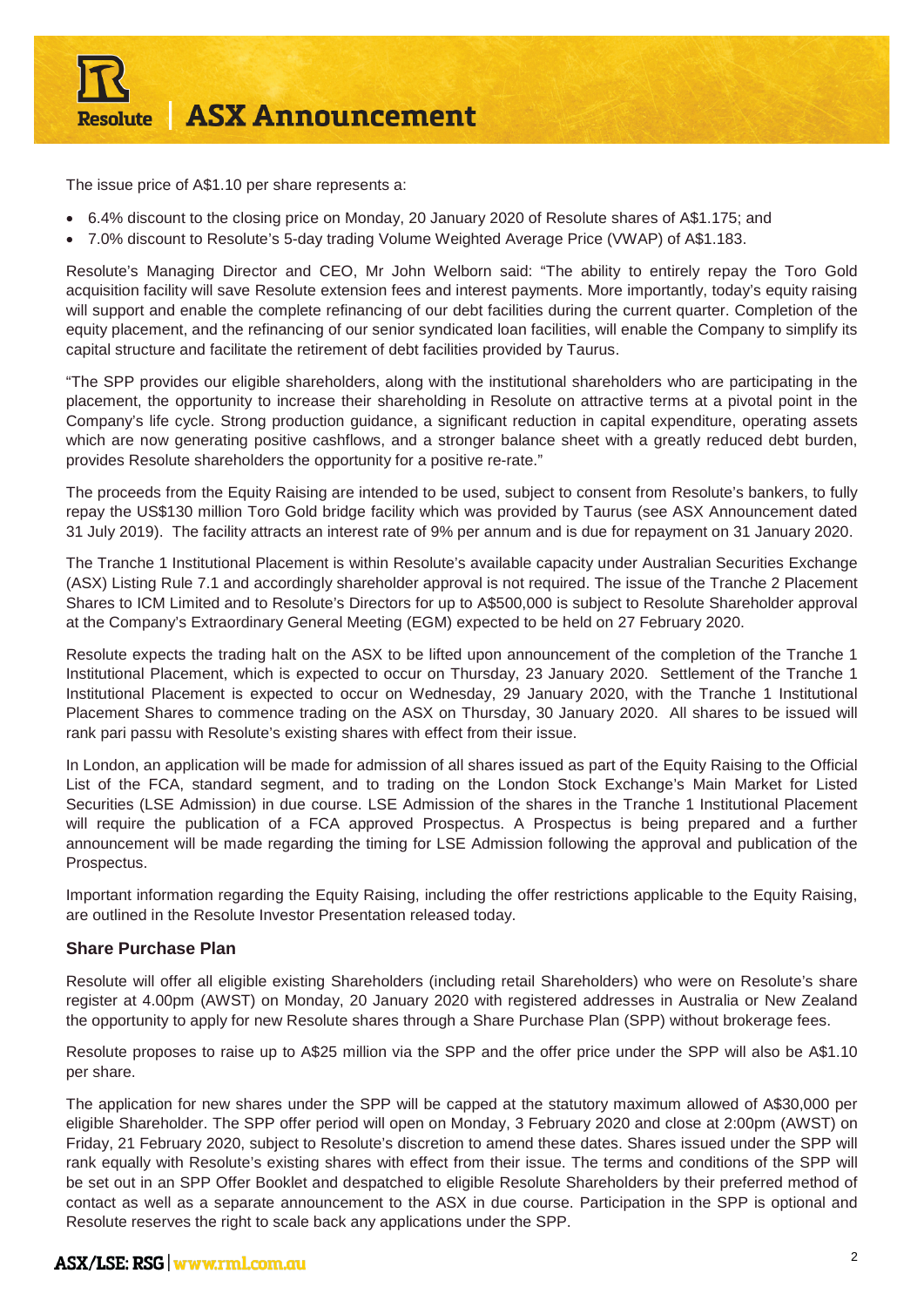#### **Key Dates of the Equity Raising**

| Record date (for identifying shareholders entitled to participate in the SPP)                                                                                             | 4.00pm, Monday, 20 January |  |
|---------------------------------------------------------------------------------------------------------------------------------------------------------------------------|----------------------------|--|
| Trading halt and announcement of Equity Raise, Tranche 1 Institutional<br>Placement, Tranche 2 Placement and SPP                                                          | Tuesday, 21 January        |  |
| Completion of Tranche 1 Institutional Placement, trading halt lifted                                                                                                      | Thursday, 23 January       |  |
| Tranche 2 Placement EGM Despatch Date                                                                                                                                     | Wednesday, 29 January      |  |
| Settlement of Trance 1 Institutional Placement                                                                                                                            | Wednesday, 29 January      |  |
| Tranche 1 Institutional Placement Shares commence trading on ASX                                                                                                          | Thursday, 30 January       |  |
| SPP Offer opens                                                                                                                                                           | Monday, 3 February         |  |
| <b>SPP Offer closes</b>                                                                                                                                                   | Friday, 21 February        |  |
| Completion of SPP Offer                                                                                                                                                   | Wednesday, 26 February     |  |
| Tranche 2 Placement EGM Date                                                                                                                                              | Thursday, 27 February      |  |
| Settlement of Tranche 2 Placement (subject to shareholder approval)                                                                                                       | Friday, 28 February        |  |
| Quotation of Tranche 2 Placement Shares on ASX (subject to shareholder approval)                                                                                          | Tuesday, 3 March           |  |
| SPP Shares commence trading on ASX                                                                                                                                        | Wednesday, 4 March         |  |
| Note: Dates and times are indicative only and subject to change without notice. Resolute reserves the right to alter the dates in this presentation at its discretion and |                            |  |

*Note: Dates and times are indicative only and subject to change without notice. Resolute reserves the right to alter the dates in this presentation at its discretion and without notice, subject to the ASX Listing Rules and Corporations Act 2001 (Cth). All dates refer to 2020 and time is Australian Western Standard Time.*

#### **Advisers**

Canaccord Genuity (Australia) Limited is acting as global lead manager, sole underwriter and joint bookrunner to the Placement. Joh. Berenberg, Gossler & Co. KG, London Branch is acting as co-lead manager and joint bookrunner to the Placement. Resolute's legal advisors are DLA Piper in Australia and Bryan Cave Leighton Paisner in the United Kingdom.

#### **Additional Information**

Further information concerning the Equity Raising is contained in the Resolute Investor Presentation released to the ASX today or is available on the company's website [www.rml.com.au.](http://www.rml.com.au/) Nothing contained in this announcement constitutes investment, legal, tax or other advice. You should seek appropriate professional advice before making any investment decision.

#### **Conference Call**

Resolute advises that Managing Director and CEO, Mr John Welborn, will host a Conference Call for investors, analysts and media on **Tuesday, 21 January 2020 at 08:00AM (AWST, Perth) / 11:00AM (AEDT, Sydney)**, to discuss the Company's Equity Raising and December 2019 Quarterly Activities Report. The call will conclude with a question and answer session.

#### **Australia Access Number:** 1800 123 296 **Conference ID:** 2167834

| Canada    | 1855 5616 766 | New Zealand          | 0800 452 782  |
|-----------|---------------|----------------------|---------------|
| China     | 4001 203 085  | Singapore            | 800 616 2288  |
| Hong Kong | 30082034      | United Kingdom       | 0808 234 0757 |
| Japan     | 0120 994 669  | <b>United States</b> | 1855 293 1544 |

#### **For all other countries, please use the International Access Number:** +61 2 8038 5221

Please dial in five minutes prior to the conference start time and provide the operator with your name and the Conference ID as shown above. To ask a question, please dial "\*1" (star, 1) on your telephone keypad.

The Conference Call will be streamed live at<http://www.openbriefing.com/OB/3650.aspx>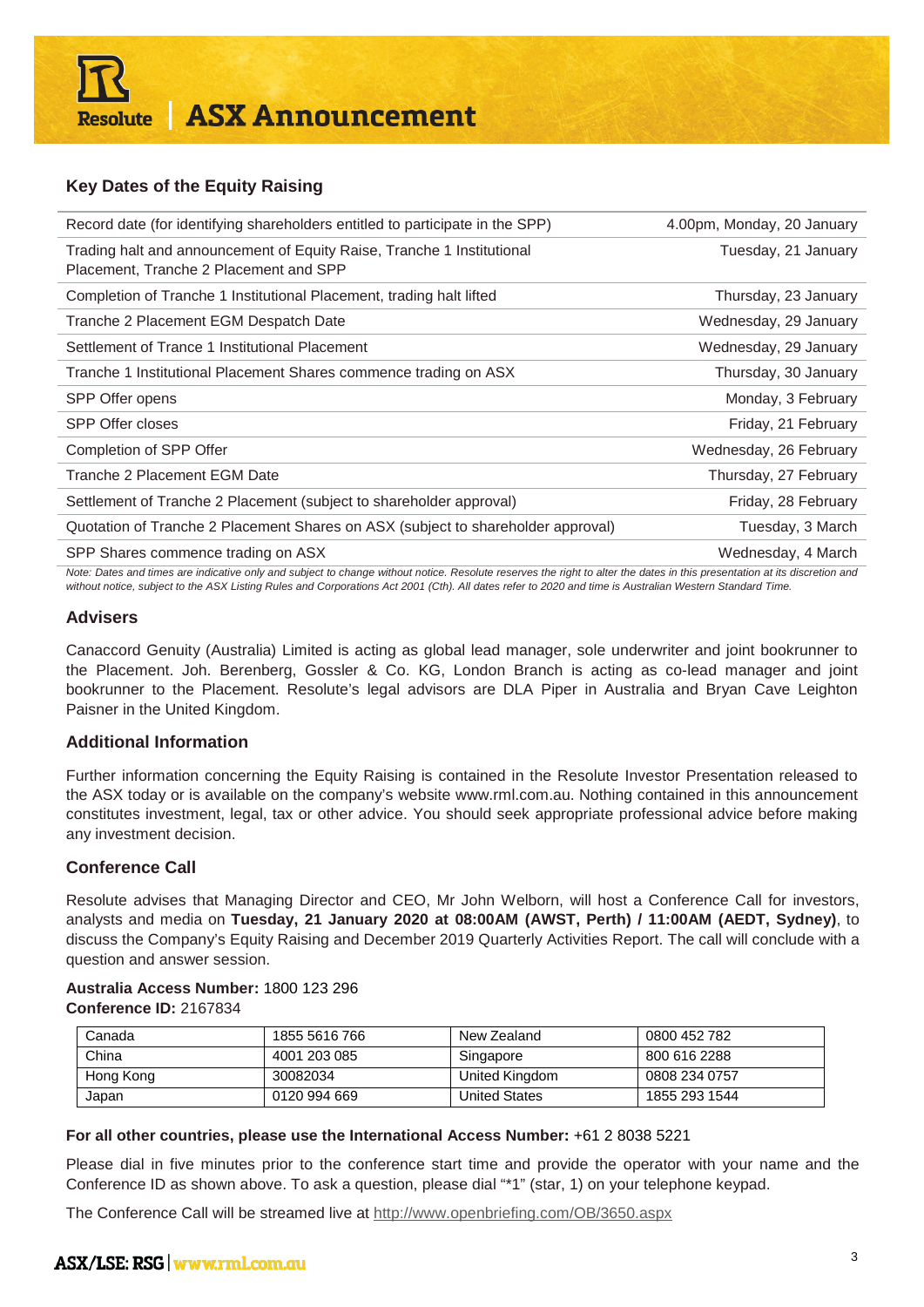

#### **Disclaimer**

This announcement has been prepared for publication in Australia and may not be released to US wire services or distributed in the United States. This announcement does not constitute an offer to sell, or a solicitation of an offer to buy, securities in the United States or any other jurisdiction. Any securities described in this announcement have not been, and will not be, registered under the US Securities Act of 1933 and may not be offered or sold in the United States except in transactions exempt from, or not subject to, registration under the US Securities Act and applicable US state securities laws.

The information contained within this announcement is deemed by the Company to constitute inside information as stipulated under the Market Abuse Regulation (MAR). Upon the publication of this announcement via a Regulatory Information Service (RIS), this inside information is now considered to be in the public domain.

#### *EEA Member States*

This announcement is directed at and is only being distributed to persons in member states of the European Economic Area who are "qualified investors", as defined in article 2.1(e) of the Prospectus Directive (Directive 2003/71/EC), as amended (the "Prospectus Directive"), including any relevant implementing measure in each member state of the European Economic Area which has implemented the Prospectus Directive. No other person should act on or rely on this Announcement and persons distributing this Announcement must satisfy themselves that it is lawful to do so.

#### *Notice to Distributors*

Solely for the purposes of the product governance requirements contained within: (a) EU Directive 2014/65/EU on markets in financial instruments, as amended ("MiFID II"); (b) Articles 9 and 10 of Commission Delegated Directive (EU) 2017/593 supplementing MiFID II; and (c) local implementing measures (together, the "MiFID II Product Governance Requirements"), and disclaiming all and any liability, whether arising in tort, contract or otherwise, which any "manufacturer" (for the purposes of the MiFID II Product Governance Requirements) may otherwise have with respect thereto, the New Shares have been subject to a product approval process, which has determined that such securities are: (i) compatible with an end target market of retail investors and investors who meet the criteria of professional clients and eligible counterparties, each as defined in MiFID II; and (ii) eligible for distribution through all distribution channels as are permitted by MiFID II (the "Target Market Assessment").

Notwithstanding the Target Market Assessment, distributors should note that: the price of the New Shares may decline and investors could lose all or part of their investment; the New Shares offer no guaranteed income and no capital protection; and an investment in the New Shares is compatible only with investors who do not need a guaranteed income or capital protection, who (either alone or in conjunction with an appropriate financial or other adviser) are capable of evaluating the merits and risks of such an investment and who have sufficient resources to be able to bear any losses that may result therefrom.

The Target Market Assessment is without prejudice to the requirements of any contractual, legal or regulatory selling restrictions in relation to the Institutional Placement. Furthermore, it is noted that, notwithstanding the Target Market, Assessment, Canaccord and Berenberg are only procuring investors who meet the criteria of professional clients and eligible counterparties.

For the avoidance of doubt, the Target Market Assessment does not constitute: (a) an assessment of suitability of appropriateness for the purposes of MiFID II; or (b) a recommendation to any investor or group of investors to invest in, or purchase, or take any other action whatsoever with respect to the New Shares. Each distributor is responsible for undertaking its own target market assessment in respect of the New Shares and determining appropriate distribution channels.